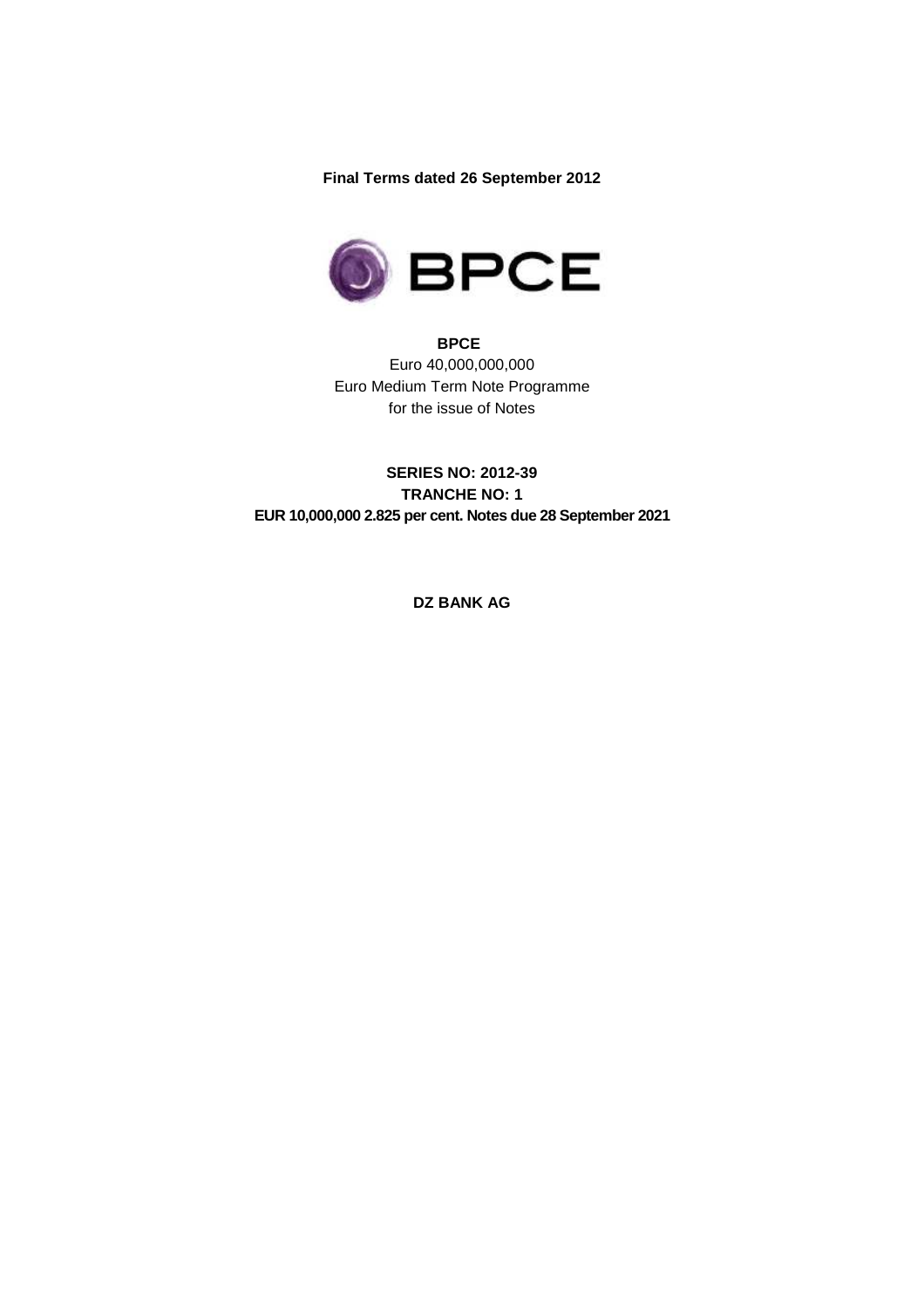#### **PART A – CONTRACTUAL TERMS**

Terms used herein shall be deemed to be defined as such for the purposes of the Conditions (the "Conditions") set forth in the Base Prospectus dated 17 November 2011 which received visa n°11-536 from the Autorité des marchés financiers (the "**AMF**") on 17 November 2011 and the Base Prospectus Supplements dated 25 January 2012, 24 February 2012, 3 April 2012, 11 May 2012, 21 May 2012, 15 June 2012, 9 August 2012 and 31 August 2012 which together constitute a base prospectus for the purposes of the Prospectus Directive (Directive 2003/71/EC) (the "Prospectus Directive") as amended (which includes the amendments made by Directive 2010/73/EU (the "**2010 PD Amending Prospectus Directive**") to the extent that such amendments have been implemented in a Member State of the European Economic Area).

This document constitutes the Final Terms of the Notes described herein for the purposes of Article 5.4 of the Prospectus Directive and must be read in conjunction with such Base Prospectus as so supplemented. Full information on the Issuer and the offer of the Notes is only available on the basis of the combination of these Final Terms and the Base Prospectus as so supplemented. The Base Prospectus and the Base Prospectus Supplements are available for viewing at the office of the Fiscal Agent or each of the Paying Agents and on the website of the AMF (www.amf-france.org) and copies may be obtained from BPCE, 50 avenue Pierre Mendès-France, 75013 Paris, France.

| 1.             | Issuer:                                  |                                                           | <b>BPCE</b>                                                         |
|----------------|------------------------------------------|-----------------------------------------------------------|---------------------------------------------------------------------|
| 2.             | (i)                                      | Series Number:                                            | 2012-39                                                             |
|                | (ii)                                     | Tranche Number:                                           | 1                                                                   |
| 3.             | <b>Specified Currency or Currencies:</b> |                                                           | Euro ("EUR")                                                        |
| 4.             |                                          | Aggregate Nominal Amount of Notes<br>admitted to trading: |                                                                     |
|                | (i)                                      | Series:                                                   | EUR 10,000,000                                                      |
|                | (ii)                                     | Tranche:                                                  | EUR 10,000,000                                                      |
| 5.             |                                          | <b>Issue Price:</b>                                       | 100.00 per cent. of the Aggregate Nominal Amount                    |
| 6.             |                                          | Specified Denomination(s):                                | EUR 100,000                                                         |
| 7 <sub>1</sub> | (i)                                      | <b>Issue Date:</b>                                        | 28 September 2012                                                   |
|                | (ii)                                     | Interest Commencement Date:                               | <b>Issue Date</b>                                                   |
| 8.             | <b>Interest Basis:</b>                   |                                                           | 2.825 per cent. Fixed Rate<br>(further particulars specified below) |
| 9.             | <b>Maturity Date:</b>                    |                                                           | 28 September 2021                                                   |
|                | 10. Redemption/Payment Basis:            |                                                           | Redemption at par                                                   |
|                |                                          | 11. Change of Interest or Redemption/<br>Payment Basis:   | Not Applicable                                                      |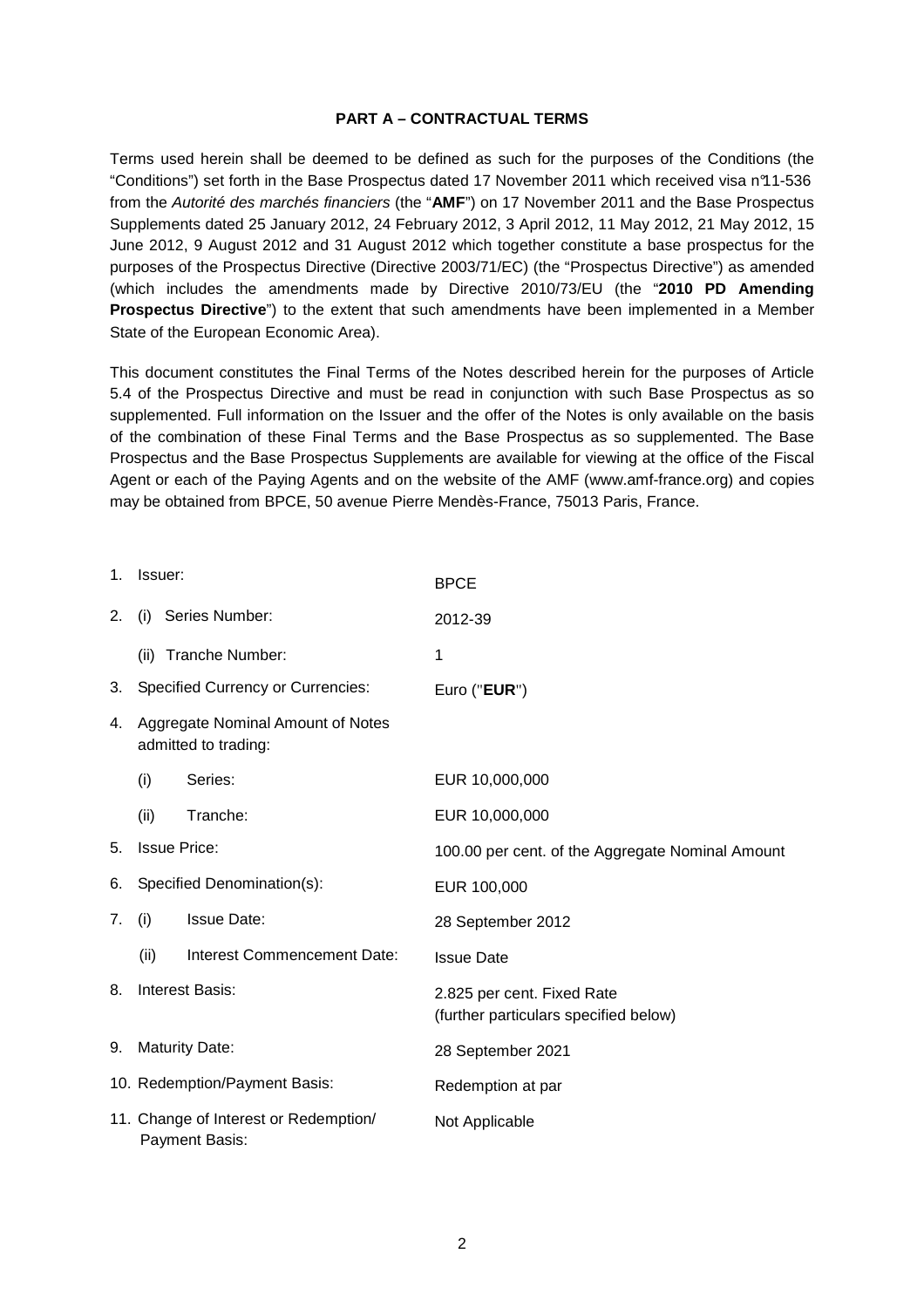| 12. Put/Call Options:       |                      |    |     |                                                   | Not Applicable                                                                                                                                                                   |
|-----------------------------|----------------------|----|-----|---------------------------------------------------|----------------------------------------------------------------------------------------------------------------------------------------------------------------------------------|
| 13. (i)                     | Status of the Notes: |    |     |                                                   | <b>Unsubordinated Notes</b>                                                                                                                                                      |
| (ii)                        | Dates<br>obtained:   | 0t | the | corporate<br>authorisations for issuance of Notes | Decision of the <i>Directoire</i> of the Issuer dated 04 June<br>2012 and of Mr. Roland Charbonnel, Director Group<br>Funding and Investor Relations dated 20 September<br>2012. |
| 14. Method of distribution: |                      |    |     |                                                   | Non-syndicated                                                                                                                                                                   |

# **PROVISIONS RELATING TO INTEREST (IF ANY) PAYABLE**

|                | 15. Fixed Rate Note Provisions                                                                                                                                                           | Applicable                                                    |  |
|----------------|------------------------------------------------------------------------------------------------------------------------------------------------------------------------------------------|---------------------------------------------------------------|--|
| (i)            | Rate of Interest:                                                                                                                                                                        | 2.825 per cent. per annum payable annually in arrear          |  |
| (ii)           | Interest Payment Date(s):                                                                                                                                                                | 28 September in each year / not adjusted                      |  |
| (iii)          | <b>Fixed Coupon Amount:</b>                                                                                                                                                              | EUR 2,825 per EUR 100,000 in Nominal Amount                   |  |
| (iv)           | Broken Amount(s):                                                                                                                                                                        | Not Applicable                                                |  |
| (v)            | Day Count Fraction (Condition<br>$5(a)$ :                                                                                                                                                | Actual/Actual (ICMA)                                          |  |
| (vi)           | <b>Determination Dates:</b>                                                                                                                                                              | 28 September in each year                                     |  |
|                | (vii) Other terms relating to the method<br>of calculating interest for Fixed<br>Rate Notes:                                                                                             | Not Applicable                                                |  |
|                | 16. Floating Rate Note Provisions                                                                                                                                                        | Not Applicable                                                |  |
|                | 17. Zero Coupon Note Provisions                                                                                                                                                          | Not Applicable                                                |  |
|                | 18. Index-Linked<br>Note/other<br>Interest<br>variable-linked interest Note Provisions                                                                                                   | Not Applicable                                                |  |
|                | 19. Dual Currency Note Provisions                                                                                                                                                        | Not Applicable                                                |  |
|                | PROVISIONS RELATING TO REDEMPTION                                                                                                                                                        |                                                               |  |
|                | 20. Call Option                                                                                                                                                                          | Not Applicable                                                |  |
| 21. Put Option |                                                                                                                                                                                          | Not Applicable                                                |  |
|                | 22. Final Redemption Amount of each Note                                                                                                                                                 | EUR 100,000 per Note of EUR 100,000 Specified<br>Denomination |  |
|                | 23. Early Redemption Amount                                                                                                                                                              |                                                               |  |
| (i)            | Early Redemption Amount(s) of<br>each Note payable on redemption<br>for taxation reasons (Condition<br>6(f)), for illegality (Condition 6(j)) or<br>on event of default (Condition 9) or |                                                               |  |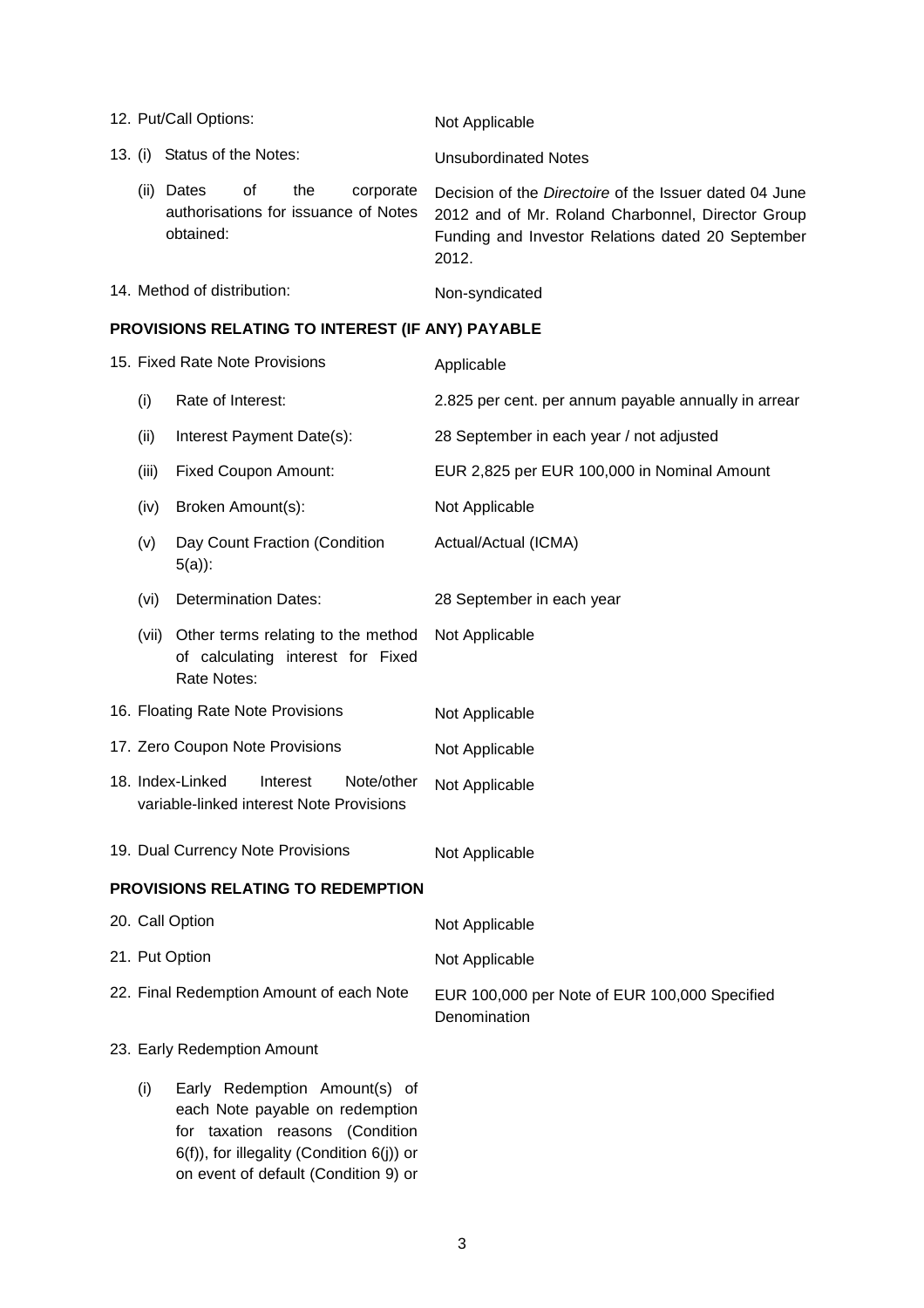|            | other early redemption and/or the<br>method of calculating the same (if<br>required or if different from that set<br>out in the Conditions):                                                                      | As set out in the Conditions                                                  |
|------------|-------------------------------------------------------------------------------------------------------------------------------------------------------------------------------------------------------------------|-------------------------------------------------------------------------------|
| (ii)       | Redemption for taxation reasons<br>permitted on days others than<br>Interest<br>Payment<br>Dates<br>(Condition 6(f)):                                                                                             | No                                                                            |
| (iii)      | Unmatured Coupons to become<br>redemption<br>void<br>upon<br>early<br>(Materialised Bearer Notes only)<br>(Condition 7(f)):                                                                                       |                                                                               |
|            |                                                                                                                                                                                                                   | Not Applicable                                                                |
|            | <b>GENERAL PROVISIONS APPLICABLE TO THE NOTES</b>                                                                                                                                                                 |                                                                               |
|            | 24. Form of Notes:                                                                                                                                                                                                | <b>Dematerialised Notes</b>                                                   |
| (i)        | Form of Dematerialised Notes:                                                                                                                                                                                     | Bearer form (au porteur)                                                      |
| (ii)       | <b>Registration Agent:</b>                                                                                                                                                                                        | Not Applicable                                                                |
| (iii)      | Temporary Global Certificate:                                                                                                                                                                                     | Not Applicable                                                                |
| (iv)       | Applicable TEFRA exemption:                                                                                                                                                                                       | Not Applicable                                                                |
|            | 25. Financial Centre(s) or other special<br>provisions relating to Payment Dates:                                                                                                                                 | <b>TARGET</b>                                                                 |
|            | 26. Talons for future Coupons or Receipts to<br>be attached to Definitive Notes (and<br>dates on which such Talons mature):                                                                                       | Not Applicable                                                                |
|            | 27. Details relating to Partly Paid Notes:<br>amount of each payment comprising the<br>Issue Price and date on which each<br>be<br>made<br>and<br>payment<br>is<br>to<br>consequences (if any) of failure to pay: | Not Applicable                                                                |
|            | 28. Details relating to Instalment Notes:<br>amount of each instalment, date on<br>which each payment is to be made:                                                                                              | Not Applicable                                                                |
|            | 29. Redenomination, renominalisation and<br>reconventioning provisions:                                                                                                                                           | Not Applicable                                                                |
|            | 30. Consolidation provisions:                                                                                                                                                                                     | Not Applicable                                                                |
| 31. Masse: |                                                                                                                                                                                                                   | Applicable                                                                    |
|            |                                                                                                                                                                                                                   | The initial Representative will be:<br><b>BNP Paribas Securities Services</b> |

Global Corporate Trust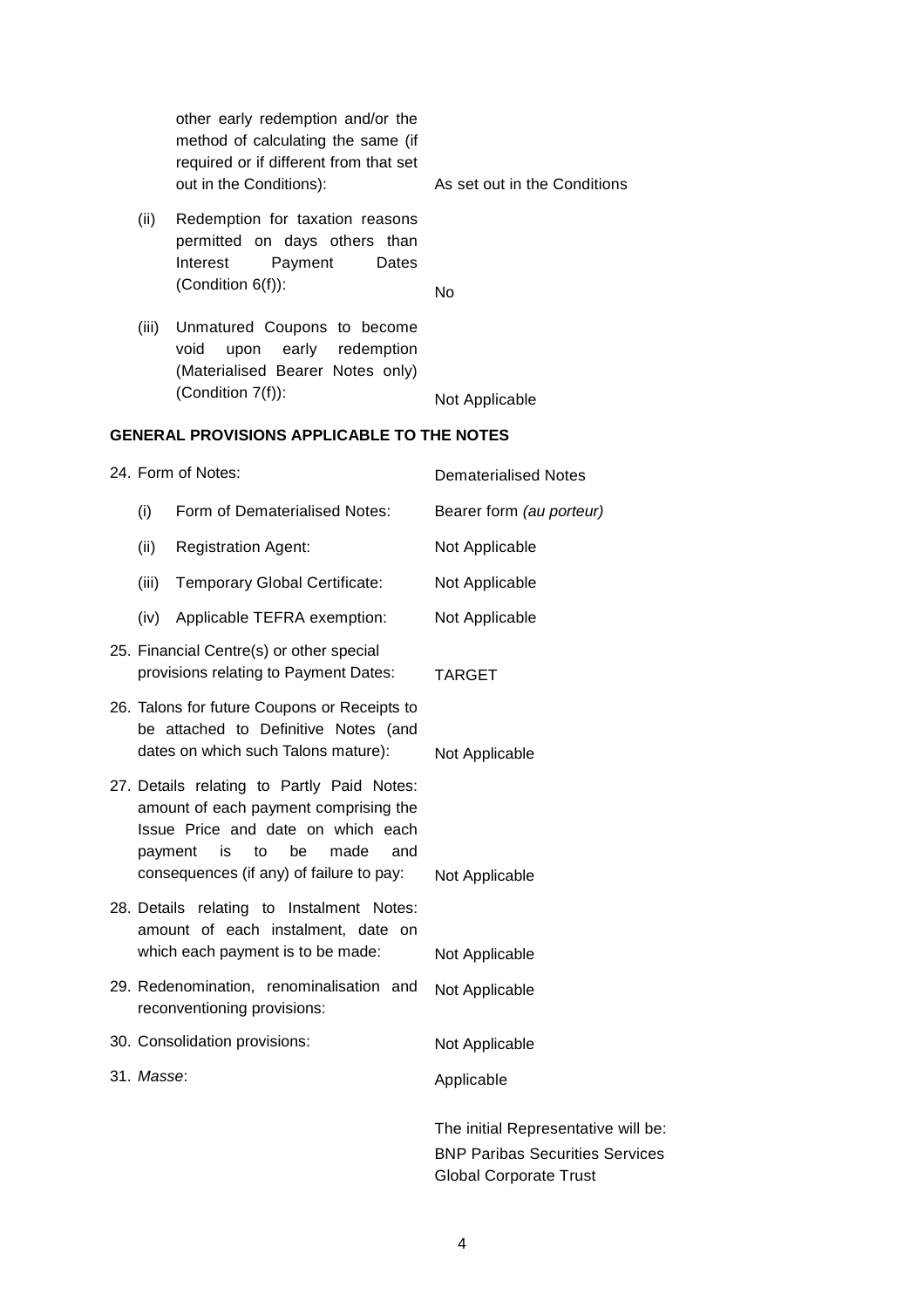|                                                                                                                                                        | Les Grands Moulins de Pantin<br>9 rue du Débarcadère<br>93500 PANTIN<br>France<br>represented by Mr. Sylvain THOMAZO               |
|--------------------------------------------------------------------------------------------------------------------------------------------------------|------------------------------------------------------------------------------------------------------------------------------------|
|                                                                                                                                                        | The alternate Representative will be:<br>Sandrine D'HAUSSY<br>69 avenue Gambetta<br>94100 Saint Maur des Fossés<br>France          |
| 32. Other final terms:                                                                                                                                 | Not Applicable                                                                                                                     |
| <b>DISTRIBUTION</b>                                                                                                                                    |                                                                                                                                    |
| 33. (i) If syndicated, names of Managers:                                                                                                              | Not Applicable                                                                                                                     |
| (ii) Stabilising Manager(s) (if any):                                                                                                                  | Not Applicable                                                                                                                     |
| 34. If non-syndicated, name and address of<br>Dealer:                                                                                                  | DZ BANK AG Deutsche Zentral-<br>Genossenschaftsbank, Frankfurt am Main<br>Platz der Republik<br>60265 Frankfurt am Main<br>Germany |
| 35. Additional selling restrictions:                                                                                                                   | Not Applicable                                                                                                                     |
| 36. Commission and concession:                                                                                                                         | Not Applcable                                                                                                                      |
| <b>GENERAL</b>                                                                                                                                         |                                                                                                                                    |
| 37. The aggregate principal amount of<br>Notes issued has been translated into<br>Euro at the rate of $\lbrack \bullet \rbrack$ producing a sum<br>∩f∸ | Not Applicable                                                                                                                     |

# **PURPOSE OF FINAL TERMS**

These Final Terms comprise the final terms required for issue and admission to trading on Euronext Paris of the Notes described herein pursuant to the Euro 40,000,000,000 Euro Medium Term Note Programme of BPCE.

### **RESPONSIBILITY**

The Issuer accepts responsibility for the information contained in these Final Terms.

Signed on behalf of BPCE

Duly represented by: Roland Charbonnel, Director Group Funding and Investor Relations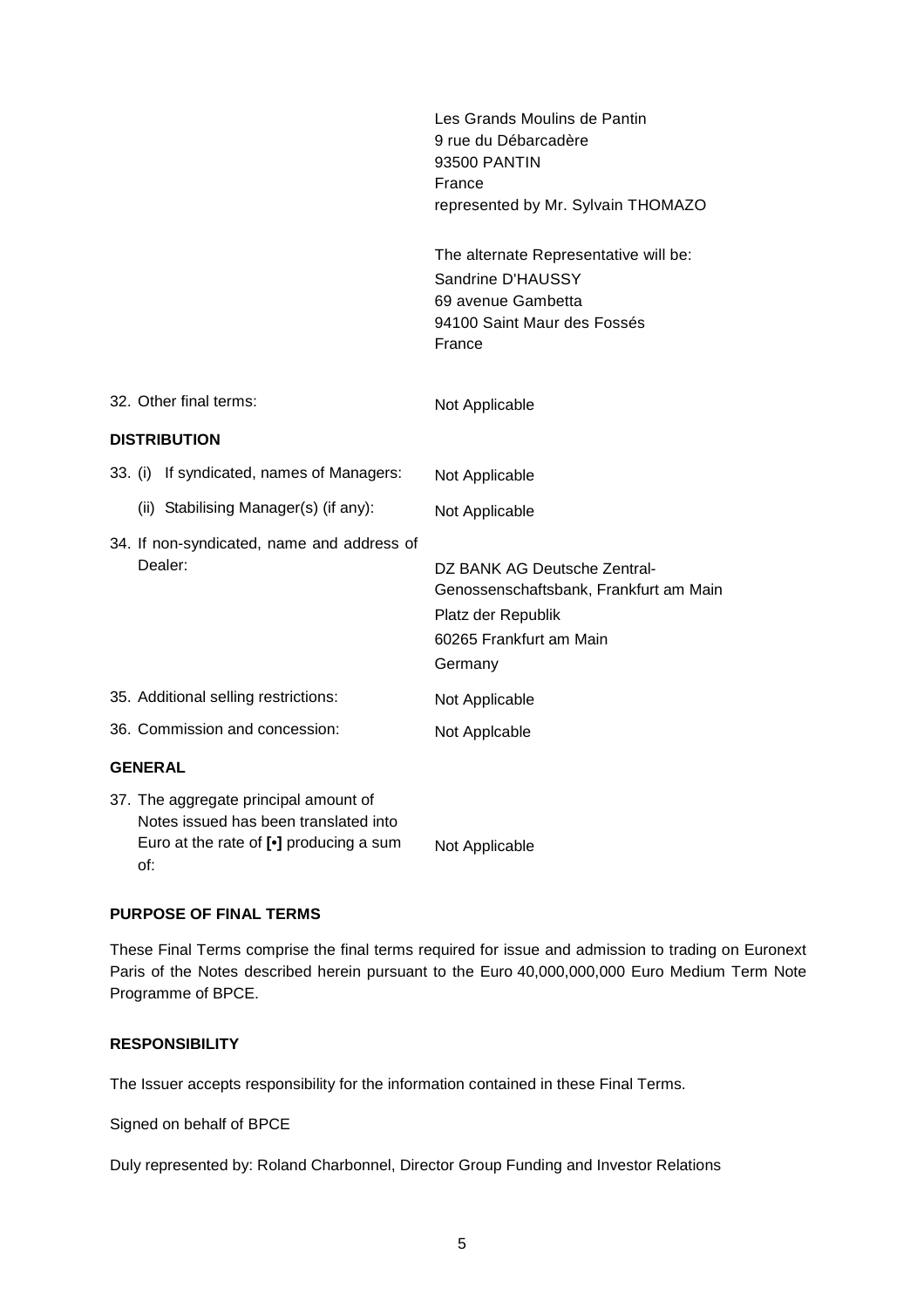#### **PART B – OTHER INFORMATION**

### **1. RISK FACTORS**

Not applicable

# **2. LISTING AND ADMISSION TO TRADING**

(i) Listing: Euronext Paris

- (ii) Admission to trading: Application has been made by the Issuer (or on its behalf) for the Notes to be admitted to trading on Euronext Paris with effect from 28 September 2012.
- (iii) Estimate of total expenses related to admission to trading: EUR 4,900

# **3. RATINGS**

Ratings:

Not Applicable

### **4. NOTIFICATION**

Not Applicable

# **5. INTERESTS OF NATURAL AND LEGAL PERSONS INVOLVED IN THE ISSUE**

So far as the Issuer is aware, no person involved in the offer of the Notes has an interest material to the offer.

### **6. Fixed Rate Notes only – YIELD**

Indication of yield: 2.825 per cent. per annum

The yield is calculated at the Issue Date on the basis of the Issue Price. It is not an indication of future yield.

# **7. OPERATIONAL INFORMATION**

| FR0011334366 |
|--------------|
|              |

Common Code: 083495111

Depositaries:

- (i) Euroclear France to act as Central Depositary: Yes
- (ii) Common Depositary for Euroclear and Clearstream